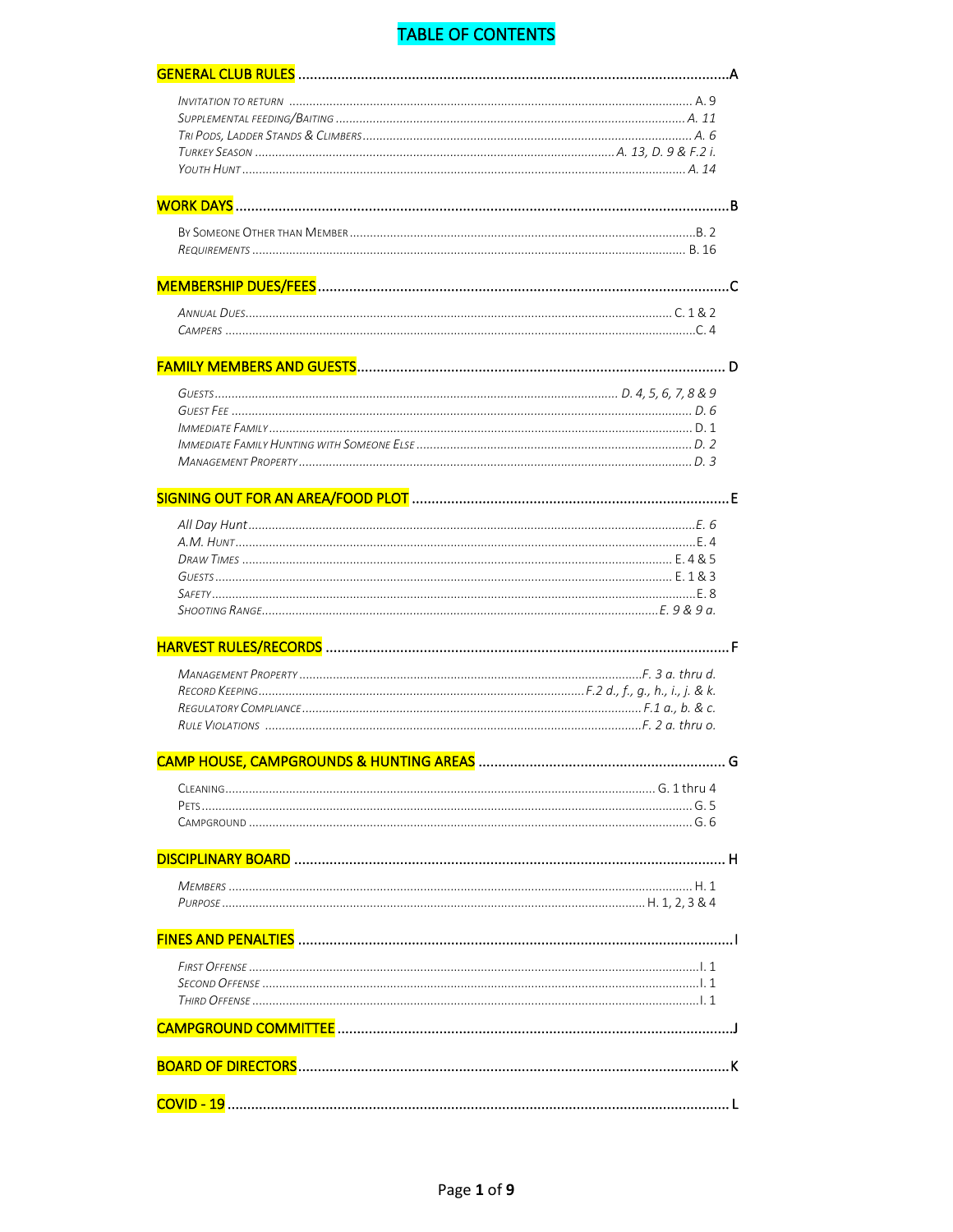# **HILLCREST HUNTING CLUB INC., LLC 2021-2022 CLUB RULES**

**Welcome to Hillcrest Hunting Club Inc., LLC. We wish you a safe and successful hunt. Members must always be mindful of others applying God's Golden Rule and being respectful and helpful to each other.**

#### **A. General Club Rules**

**1** - We must remember the club house and other areas are property belonging to the Giles family, RMS, and the Mixon's. We must not forget we are their guests. Also, remember the rules of our leases must be followed at all times.

#### **2** - **NO COON HUNTING ON ANY CLUB PROPERTY AT ANY TIME.**

**3** - During the rainy/wet season, please buddy up with other members to keep the number of vehicles on the roads of our property to a minimum. Please use four wheelers whenever possible.

**4** - At no time will anyone go to or through an area/plot already selected by a member.

**5** - No discharging of guns in club house area. No loaded guns are allowed in vehicles, club house or campgrounds. Weapons can be loaded only when you arrive at hunt area and must be unloaded before you depart hunt area.

**6** - No member or guest can use another member's climbing tree stand without permission. Tripods and ladder stands are open for general use. However, each hunter should assess the condition and safety of a tripod stand or a ladder stand before using. If a person uses a tree climber, they must use a full-body safety harness! If you use a climber, you cannot return to retrieve the climber until you draw that area again! You should bring it out with you as you leave that particular area!

**7** - No deer can be left in cooler for more than 7 days. All deer left in the cooler must be tagged with the member's name and date deer was placed in cooler.

**8** - There will be no females in the clubhouse overnight.

**9** - All new members are on probation the first year. All current members are subject to receive an official invitation letter annually to re-join. Membership at Hillcrest Hunting Club Inc. is by invitation only.

**10** - No illegal drugs are allowed on any club property. No alcohol is allowed on property. Foul language will not be tolerated on club properties.

**11** - Supplemental / Bait feeding of deer will be allowed per state law. Feeders found without a name will be confiscated and become club property.

**12** - Keep all gates to the property closed and locked at all times. Do not leave gates open for any reason.

**13** - During turkey season, a member may sign out for up to 3 contiguous areas.

**14** - Hillcrest Hunting Club, Inc., LLC observes the state-wide youth hunt. The youth hunt is the Saturday before the opening weekend of gun season. All members are encouraged to participate and teach our youth about the outdoors because if you teach your child to hunt, you won't have to hunt your child.

**15** - Members are responsible for any children that are brought with them. Must have Liability Release & Medical Release forms signed by legal guardian(s).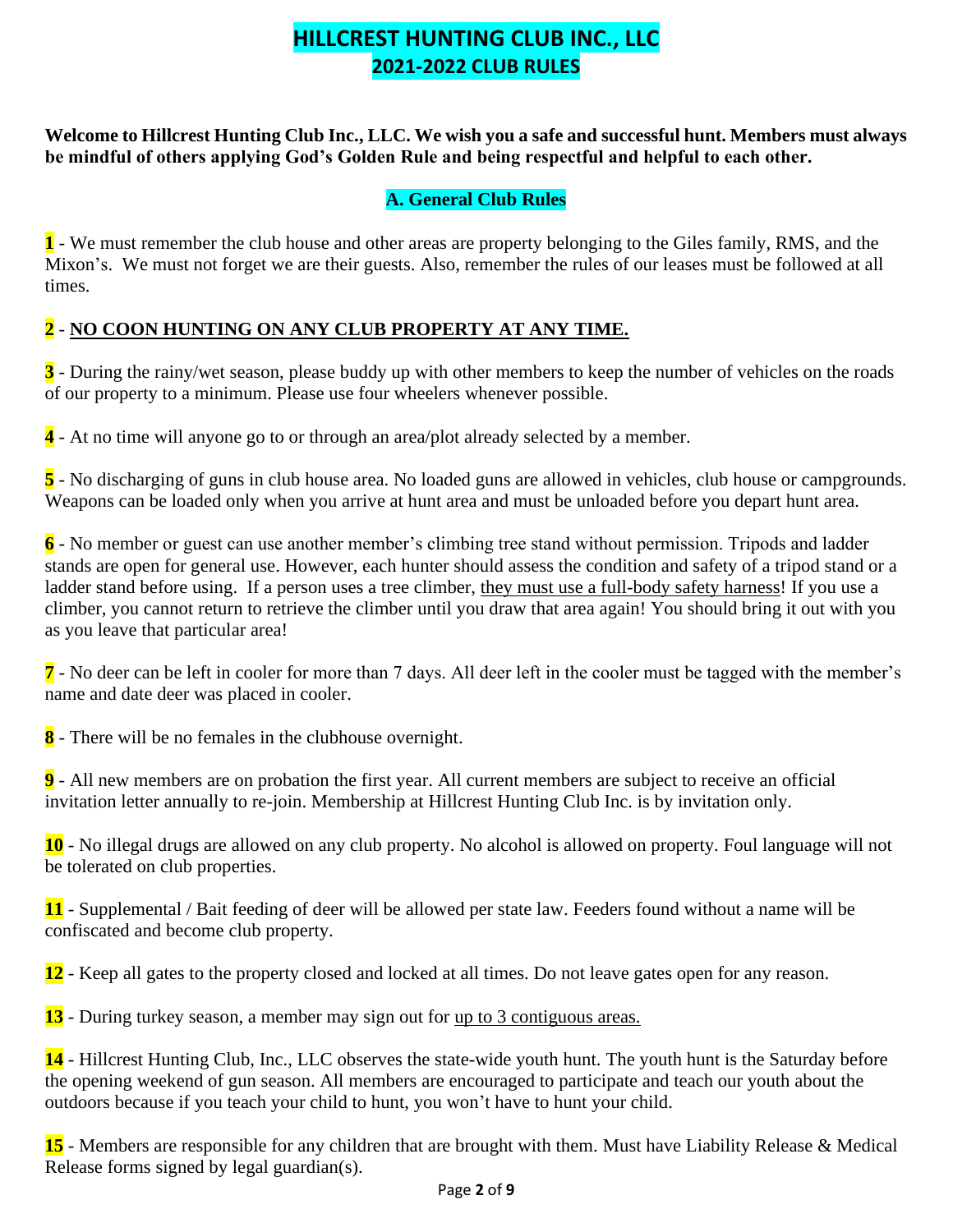**16**. The use of Hillcrest Hunting Club Inc., LLC website and group email is limited to official club business. In the case of official club business, all correspondence has to be approved through the club secretary Jeff Craddock.

## **B. Work Days**

**1 -** Members are required to put in a total of five (5) workdays (40 hrs.). Three (2) of your days *must* be on scheduled days with the remaining two (3) worked at your discretion.

**2** – Only 8 hours may be worked by someone other than members spouse to be given credit towards workdays.

**3 -** On scheduled workdays, members will be assigned to a work team to work on tasks as directed by Brian Nethery, Work Master.

**4-** Planting days are every day in September and October as needed.

**5.** (New Rule) No workdays, scheduled or non-scheduled, during Turkey Season except for (1) in the campground area (2) the clubhouse area, or (3) exceptional circumstances as defined by the Work Master.

## **C. Membership Dues/Fees**

**1** - Annual dues for 2021-2022 are subject to change as lands are added/expenses are increased. Annual dues cover the period from March 1<sup>st</sup> thru February 15<sup>th</sup> (Add) Annual dues cover one deer season and one turkey season (deer season followed by turkey season of turkey season followed by deer season) and include use of the camp, deer, turkey, squirrel, rabbit, and quail hunting. Alabama law allows for the overlapping of some seasons, however, we are a deer hunting club, therefore, there will be no hunting of any other game during deer season. Campers using the campground will be subject to a pro-rated electrical bill for their part of the additional electricity.

**2** - To ensure your space in Hillcrest Hunting Club, Inc., LLC for the upcoming season, please advise Hunt Master Jimmy Lewis of your intentions by February 15th. One half of your dues will be due March 15, 2021 and the balance will be due on May 31, 2021. (If you need, or prefer, to pay your dues on a monthly basis this will be o.k., just let our treasurer know and be sure the full membership is paid on or before May 31, 2021 unless prior arrangements with the club president and club treasurer have been make in writing. The full membership will be lost on July 31 if prior arrangements have not been made. No one will be allowed to hunt prior to full payment of membership dues

**3** - There will be no refund of dues. Hardship situations will be decided and prorated on a case-by-case basis by the board of directors.

**4** - Campers are to pay the estimated electric bill, (**March-February**), in advance with the understanding that an additional amount may be due or refunded. There will be no holding of camper spots without paying. Refer to the Hillcrest Hunting Club Inc. Campground Rules & Guide, Appendix A, for additional details and information.

### **D. Family Members and Guests**

## **1** - Immediate Family defined as.

Spouses, children, and grandchildren under 19 years of age, 19 and over that is a full-time college student (15 hours) or in Military enlistment (4 year), hunt free.

All guests will fall under the following rules: (CONSIDER-NO CHILD UNDER THE AGE OF 13 MAY SIT ON ANY STAND WITHOUT A LICENSED HUNTER 25 YEARS OLD OR OLDER AT ARM'S REACH. ANY CHILD 13-16 THAT PRODUCES AN ALABAMA HUNTER'S EDUCATION CERTIFICATE MAY SIT ON A STAND ALONE PROVIDED A LICENSED HUNTER 25 YEARS OLD OR OLDER IS AT THE NEXT CLOSEST STAND. NO EXCEPTIONS! NO CERTIFICATE - NO HUNTING ALONE! THIS IS FOR THE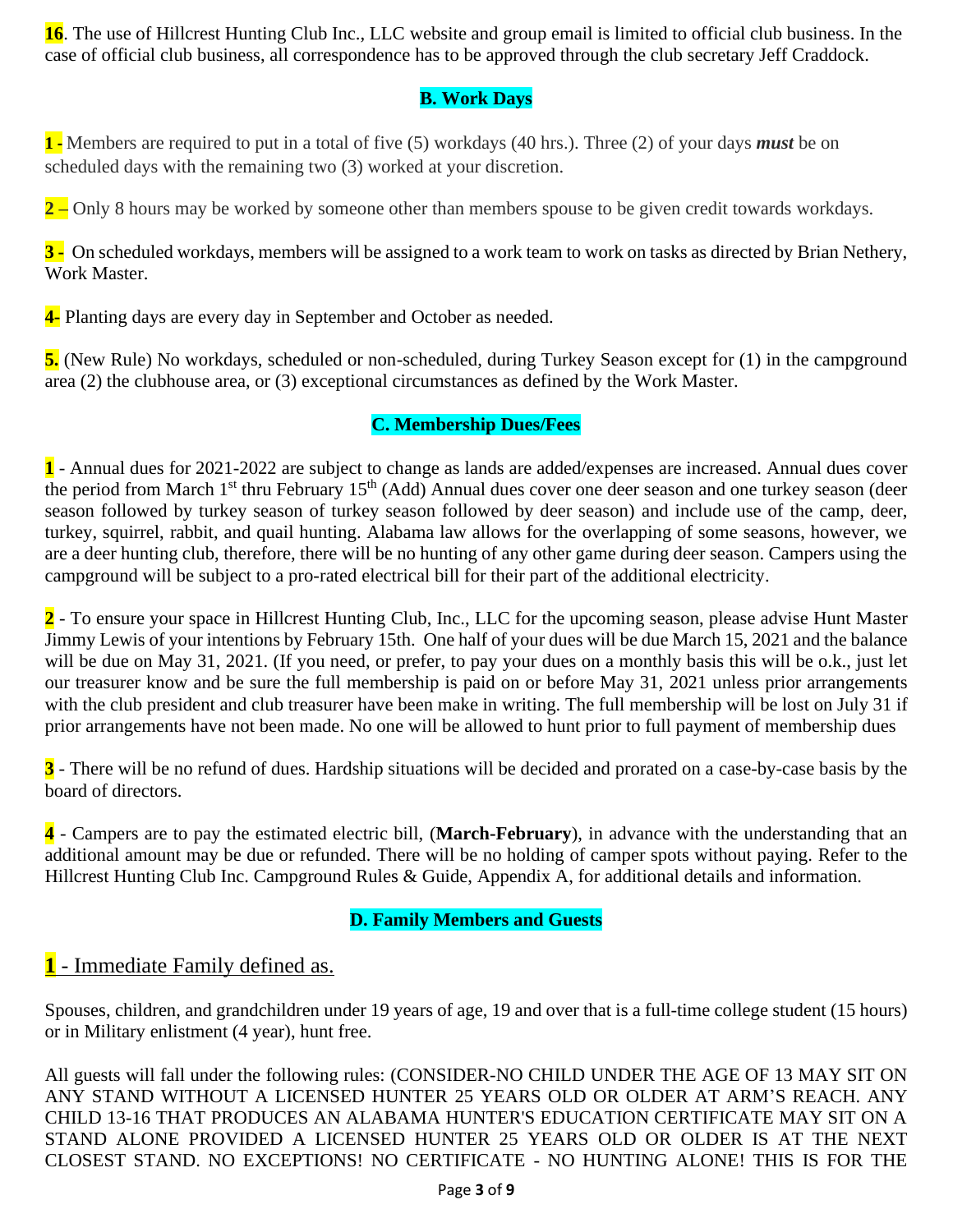SAFETY OF EVERYONE IN THE CLUB.) Guests occupying a stand alone and not qualifying as an immediate family member must pay the guest fee.

**a.** There will be no guest fee for a non-hunting guest sitting in shooting house with member.

**2** - If a member's Immediate Family (as defined in D #1) is on the property whether hunting with paid membership or with another paid member, their kill will be counted toward the family paid membership harvest. Also, in the event of an illegal kill, the fine will be against the family membership.

**3** – Members may not have more than one (1) guest hunting on plots) per hunt.

**4** – Each paid membership allows 3 guest passes hunting on plot for each hunting season. Deer (3), Turkey (3) and Small Game (3).

**5-** A fee of \$50.00 Includes two consecutive hunts (morning/evening or evening /morning. When you bring a guest, you, the member is totally responsible for that guest and his/her actions, fines, fees, and forms. There will be no fee for guest fishing. (All guests (hunting or non-hunting), both paid and Immediate Family members, share in your total membership inclusion of 3 bucks and 3 antlerless deer.)

- a. Each guest (hunting or non-hunting) guest must sign in Guest Book.
- b. Each hunting guest is allowed one (1) deer harvest per season annually. (Buck or antlerless deer.)
- c. Each hunting guest is allowed one (1) turkey harvest per season annually.
- d. Each hunting guest must pay the hunting fee before their hunt.
- e. Immediate Family that is active military has the guest fee waived. All other rules, fees and fines apply.
- f. Guests age 75 and older have the guest fee waived. All other rules, fees and fines apply.
- g. No (hunting) guests after December 31<sup>st</sup>.

**7-** Each (hunting or non-hunting) guest that you bring must complete a guest application form and **pay fees in full** at the time of their hunt.

**8 -** The (hunting or non-hunting) guest will remain with the member at all times. Members **MUST** drop off/pick up guest at each hunt. At no time should a guest be allowed to "wander about" club property alone.

**9 -** Members bringing a guest turkey hunting (hunting or not) must hunt within the 3 contiguous zones the member signs out.

a. Guests must accompany the member in the area signed out by the member.

**10 -** Hillcrest Hunting Club, Inc., LLC is not responsible for any spouse or children a member brings to the club property.

**11 -** Members who bring spouse and/or children hereby waives Hillcrest Hunting Club, Inc., LLC's liability.

#### **E. Signing Out For An Area/Food Plot**

**1-** Upon arrival at the camp house, if a member brings a guest (hunting or non-hunting), the member should log the guests name in the **Guest Book**, which is also located in the camp clubhouse.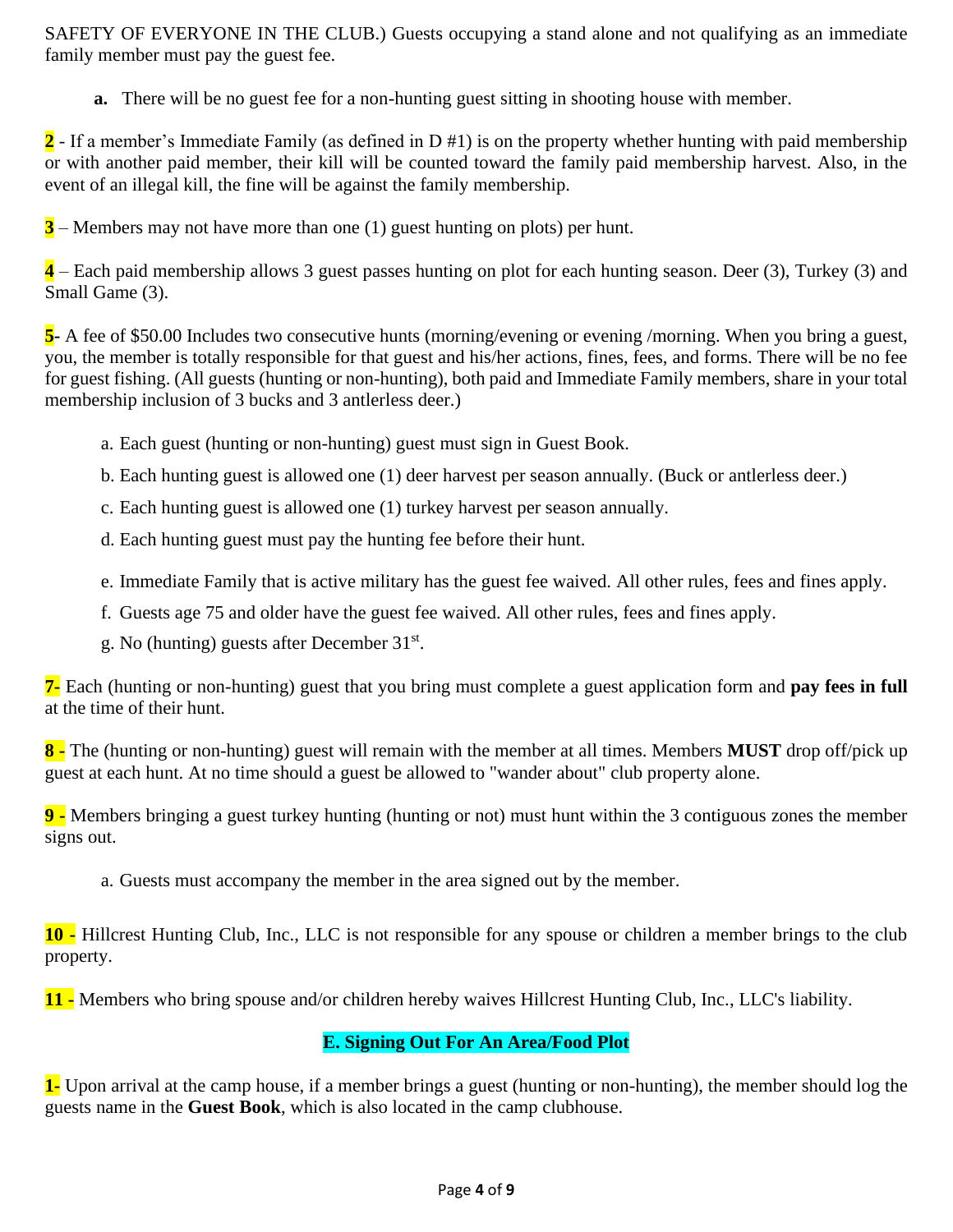**2-** Once you have signed in, place your name chip in the box to be included in the draw for the current hunt. Only members with dues paid in full will draw for an area/food plot at the appointed time. The draw process can be eliminated by consensus of all members present at the appointed time for the draw. As each name is drawn, the member will select an area/food plot until all members have drawn. The member will place his/her name on the corresponding line on the sign out board. This is an effort to remain safe and know where our members/guests are in case of an emergency.

**a.** – All members are required to sign out in the hunting logbook located by front door. Must complete name, property, and plot number before hunting.

**3-** If there are any area/food plots remaining, then a member may select again for his hunting guest following the above procedure. If all areas/plots are taken, then the member and guest will hunt together. At no time shall a guest or anyone other than a member be allowed to draw.

**4-** AM Hunt- area/food plot drawing will be at the hunt camp club house at 4:30 a.m. Members who miss the 4:30am drawing may still sign out an area by 9:00 a.m. All area/food plots must be vacated by 11:00 a.m. No one should be walking around food plot areas after their hunt, because as this will affect the afternoon hunt. No plot may to be signed out before 4:30 am.

**5-** PM Hunt- area/food plots drawing will be at the hunt camp club house at 1:00 p.m. The afternoon hunt will end per state law, currently 30 minutes after sunset. No plot may be signed out before 1:00 pm.

**6-** All day hunt – After the a.m. drawing, the member must mark his/her name **IN RED** on sign out board and also in the sign out book in red. The hunter cannot change his/her mind later in the day and participate in the 1:00 o'clock drawing once they have committed to an all-day hunt. Members who miss the 4:30 a.m. drawing may still sign out an area/food plot for an all-day hunt as long as they sign out by 9:00 a.m.

**7-** Those who are not present at the designated draw time will choose from areas that remain on a first come, first served basis. When signing out late, members should make every effort not to disturb hunters already on the area/food plot.

**8**- For safety reasons all members must return to the club house and remove their names from the board. If you are not going to hunt the afternoon hunt, you will need to log out and place your chip back on the board No one should erase another member's name from the sign-out board.

**9-** Use of the shooting range will be restricted to the hours of 11:00 a.m. until 1:00 p.m. during **any hunting** season.

**a.** The shooting range will be *closed* if a hunter has signed out *all day* for Hillcrest stands #1, #2, #3, #4, #5, #41 or #55.

#### **F. Harvest Rules-Records**

Preface: We must remember to be good stewards of the properties and game. We strongly suggest that you take only antlerless deer that you plan to eat. We are not a meat-hunting club. It is recommended that you take a large one and that you do it early in the season.

## **1.** Regulatory Compliance

**a.** To comply with Alabama law, when an animal is taken, the harvest record included on your license must be completed before the animal may be moved.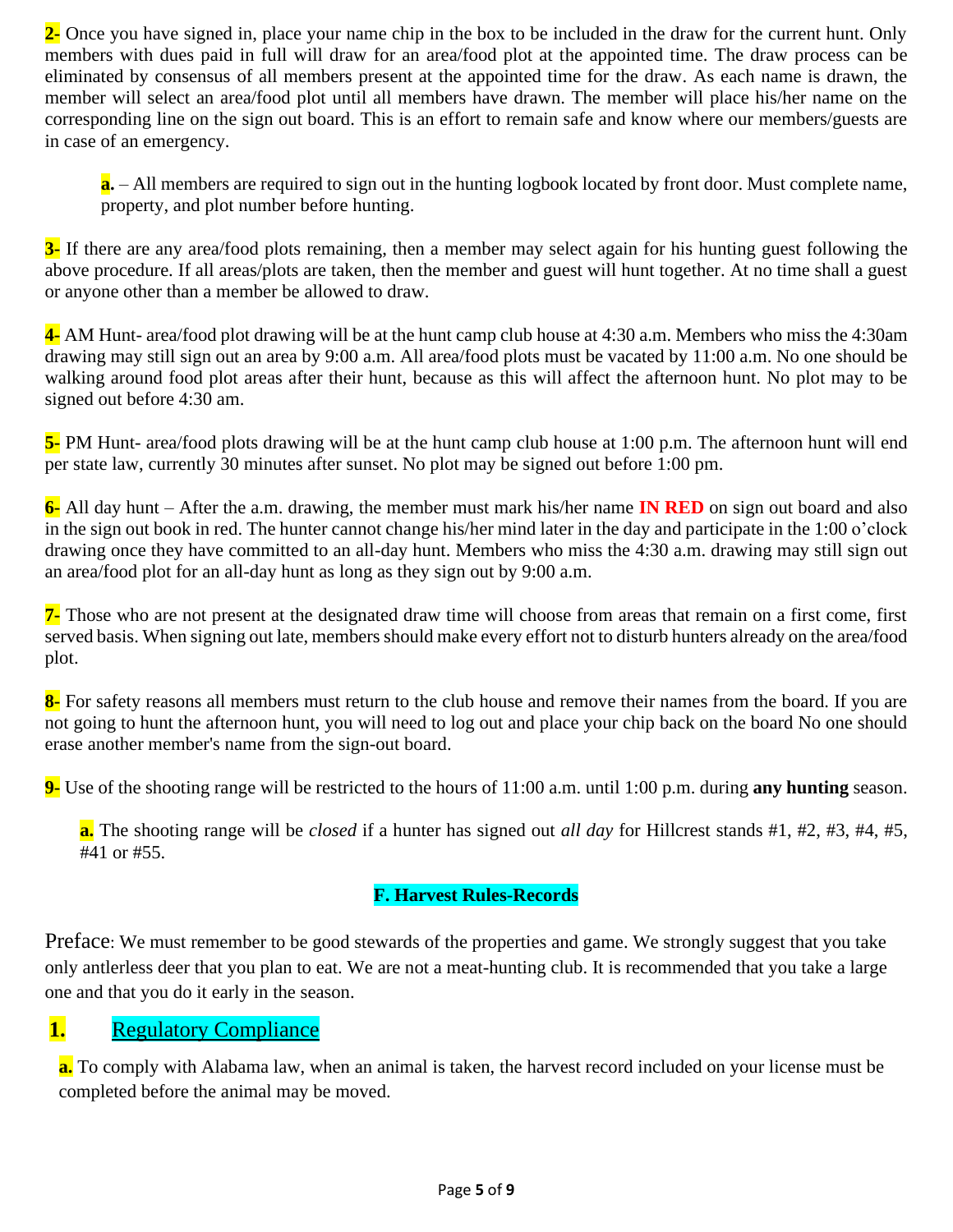**b.** Game Check is now mandatory. Following completion of the harvest record, hunters are required to report all deer and turkey harvests within 48 hours through Game Check using the Outdoor Alabama app for iPhone and Droid smartphones, online, or telephone (1-800-888-7690).

 **c.** Current regulations allow for up to 3 bucks to be harvested per licensed hunter each season. If one licensed hunter harvests all three (3) bucks, per Alabama State Law (page 16): "One of the three must have at least 4 antler points 1" or longer on one **main beam**. "A point is an antler projection of at least one inch in length from base to tip. Main beam tip shall be counted as a point regardless of length."

## **2.** Hillcrest Hunt Club General Harvest Rules:

NOTE: Violations of the following rules will result in fines per Section I. (Fines and Penalties):1

**a.** No deer weighing **less than 60lbs**. may be harvested.

**b.** Bucks must have antlers with a minimum of **12" inside spread or (1) 15" main beam**.

 **c.** Each paid club membership allows only three (3) bucks and three (3) antlerless deer harvested per hunting season. (Including Youth, Bow, Black Powder and Gun seasons.) (All member's immediate family & hunting (defined in section "D Family Members and Guests"), share in your club-membership total of a 3 buck and 3 antlerless deer limit.) Each additional buck or antlerless deer taken by an immediate family member or paid hunting guest will result in Section I. Fines and Penalties.

**d**. Each person taking a deer or turkey must report the kill that day **(Add) to the State & Hillcrest.**

**e.** All game killed will be brought to the camp house.

 **f.** Record of all deer killed must be recorded in the harvest book located inside the cabinet at the weighing and dressing area.

**g.** All harvests will be weighed using the Hillcrest scale at the weighing and dressing area.

 **h.** A record of all deer and turkey harvested will be recorded in the harvest book in the cabinet at the weighing and dressing area.

**i.** All guest turkey harvest will come off of members harvest limit per state law (5).

 **l.** A photograph of all harvests (deer and turkey), will be taken and emailed to Hillcrest Hunting Club, Inc. LLC at [hillcresthuntingclubincllc@live.com](mailto:hillcresthuntingclubincllc@live.com) when the harvest is brought to the camp. The photo should clearly show the hunter who took the harvest, the animal harvested and a completed dry erase board with the hunter's name and harvest number matching the harvest logbook.

**m.** All persons harvesting any game will be responsible for disposing of remains.

**n.** No dogs allowed on the property for hunting during the state established deer season. Dogs are only allowed following the state established deer season through February  $28<sup>th</sup>$  for small game only

**o.** Violations of the above rules will result in fines per Section I. (Fines and Penalties)

### **G. Camp House, Campground & Hunting Areas**

**1-** Please remember that each member is responsible for his/her own mess. Always clean up behind yourself.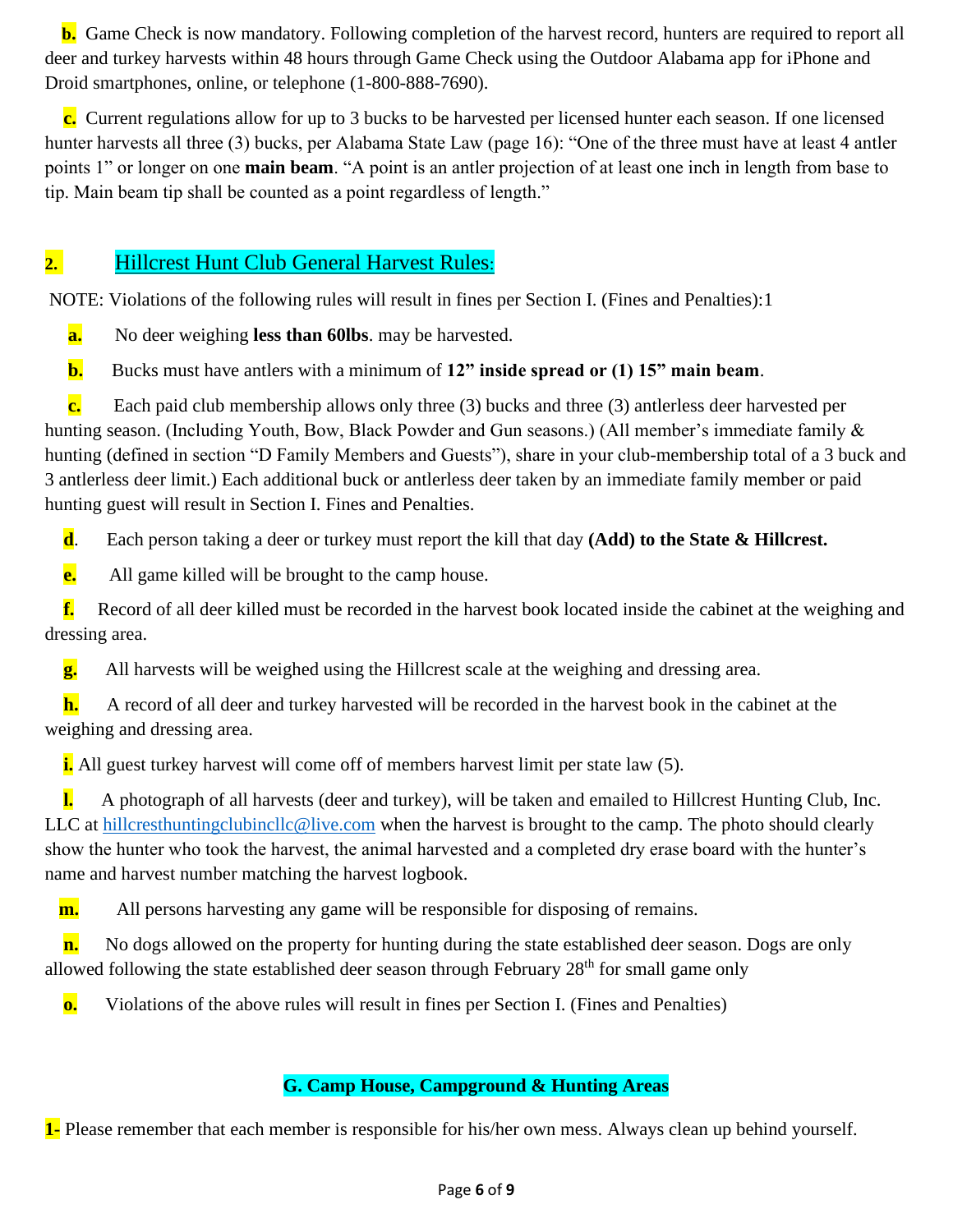**2-** Each member will leave the stand in good order. All cans, and any items brought to the area/food plot by the member must be removed when leaving area/food plot.

**3-** The member is responsible for maintaining and keeping clean his/her camp or bunk area. This includes the grass cut and garbage picked up and disposed of.

**4-** The camp house is for all to use and for all to keep clean. We must all do our part in maintaining the entire camp area.

**5-** All pets must be kept contained and not allowed to roam freely. No pets in camp-house.

**6-** No feeding stray animals in camp house or campground area.

**7-** See campground rules for additional information deemed by the Campground Committee.

**8-** DO NOT FLUSH ANY PERSONAL HYGEINE PRODUCTS DOWN BATH HOUSE TOILETS AS IT WILL BE DUMPED IN CAMP SEWAGE.

**9-** No child under the age of 14 is to be left unattended without adult supervision.

#### **H. Disciplinary Board**

**1-** In effort to maintain the level of quality time spent while on Hillcrest Hunting Club Inc., LLC properties, a Disciplinary Board has been established. This board consists of a minimum of five (5) members that have three **(3)** or more years vested in the club and selected to serve per the member vote. Those currently serving on this board are.

**Dare Lowery Donnie Wilson**

**Walter Ammon Brian Nethery**

**Jeff Craddock**

**2-** Any member or guest that has broken a rule will be taken before this board.

**3-** All fines imposed by this board must be paid before said member is allowed to hunt on any property.

**4-** All decisions made by the board are final.

## **I. Fines and Penalties**

**1-** The severity of the fine will be equal to the severity of the offense. All fines are set by the Disciplinary Board. Fines for breaking the Hillcrest Hunting Club, Inc., LLC rules are as follows:

**1st** offense \$0.00 - \$250.00 **2nd** offense \$250.00 - \$350.00

**3<sup>rd</sup>** Offense - member will be banned from the club and all property for the rest of the season with no refund of dues. Membership will be offered for the following year if approved by the Board.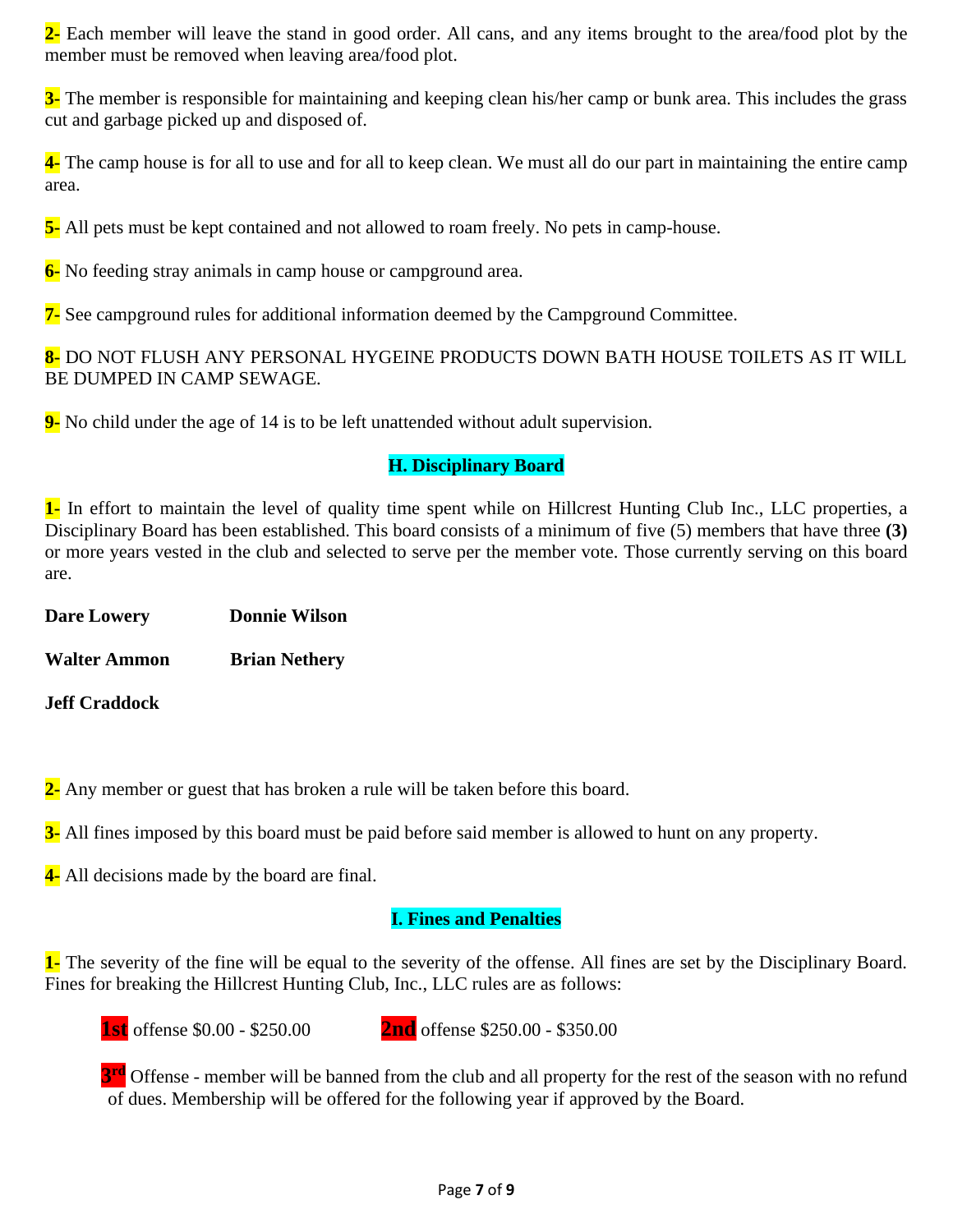#### **J. Campground Committee**

The Campground Committee consists of six (**6) members:** Those currently serving are:

Harry Handlin – Chairman Doug Scruggs Robert McManus Sr. – Co-Chair Brian Atkins Greg Holmes Teddy Keller

#### **K. Board of Directors**

The Board of Directors will consist of five (5) members who are voted on at the Annual Meeting and who will serve with staggered ending terms.

**President** - Jimmy Lewis – 2021

**Vice President** - Walter Ammon -2021

**Treasure** – Barton McWorther – 2021

**Secretary** – Jeff Craddock

#### **Board Of Directors**

Harry Handlin – March 2022

Dare Lowery – March 2024

Robert McManus - March 2022

Brian Nethery – March 2021

Teddy Keller - 2022

**Work Master** - Brian Nethery **Chairman** - Brian Nethery **Web Masters** - Jeff Craddock (Steve Forney) Teddy Keller

**Camp-house Master** - Darlene McManus

**Sergeant at Arms** - Teddy Keller **Sergeant at Arms** - Greg Holmes

Hillcrest Hunting Club Inc., LLC prohibits discrimination against applicants for membership on the basis of race, color, national origin, age, disability, sex, gender identity, religion, reprisal, and where applicable, political beliefs, marital status, familial or parental status or sexual orientation.

**Shooting House Committee**